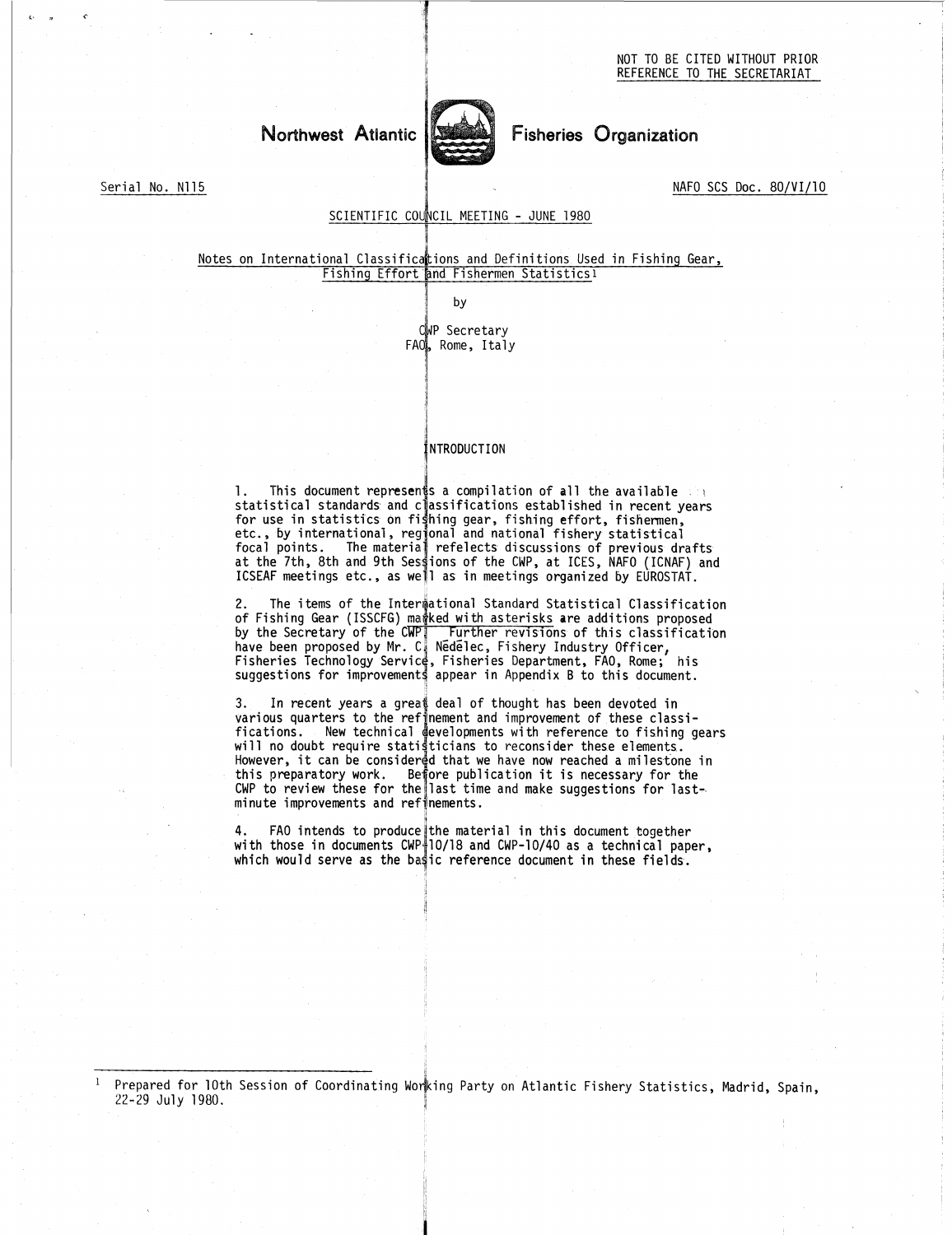| $-2-$<br>INTERNATIONAL STANDARD STATISTICAL CLASSIFICATION OF FISHING GEAR (ISSCFG                                                                                                                                                                                                                                                                                                                                                             |                                                                                                                                           |                                                                                                                                                                                  |  |  |  |
|------------------------------------------------------------------------------------------------------------------------------------------------------------------------------------------------------------------------------------------------------------------------------------------------------------------------------------------------------------------------------------------------------------------------------------------------|-------------------------------------------------------------------------------------------------------------------------------------------|----------------------------------------------------------------------------------------------------------------------------------------------------------------------------------|--|--|--|
| Gear Categories<br>Code<br>با این مسلم یا tion<br>با این مسلم یا این مسلم یا این مسلم یا این مسلم یا این مسلم یا این مسلم یا این مسلم یا این مسلم یا این مسلم یا                                                                                                                                                                                                                                                                               | Standard<br>Abbrevia-                                                                                                                     | ISSCFG                                                                                                                                                                           |  |  |  |
| SURROUNDING NETS<br>With purse lines<br>- one boat<br>- two boats<br>Without purse lines (lampara)                                                                                                                                                                                                                                                                                                                                             | PS -<br>PS1 -<br>PS <sub>2</sub><br>LA                                                                                                    | 01.0.0<br>01.1.0<br>01.1.1<br>01.1.2<br>01.2.0                                                                                                                                   |  |  |  |
| SEINE NETS<br>Beach seines<br>Boat or vessel seines<br>- Danish seines<br>- Scottish seines<br>- Pair seines<br>Seine nets, not specified                                                                                                                                                                                                                                                                                                      | SB -<br>SV –<br>SDN<br><b>SSC</b><br>SPR.<br>$*$ SX                                                                                       | 02.0.0<br>02.1.0<br>02.2.0<br>02.2.1<br>02.2.2<br>02.2.3<br>02.2.4                                                                                                               |  |  |  |
| TRAWLS<br>Bottom trawls (general)<br>- beam trawls<br>- otter trawls (side or stern not specified)<br>- otter trawls (side)<br>- Otter trawls (stern)<br>- pair trawls<br>Midwater trawls (general)<br>- otter trawls (side or stern not specified)<br>- otter trawls (side)<br>- otter trawls (stern)<br>- pair trawls<br>Otter trawls (not specified)<br>Pair trawls (not specified)<br>Other trawls<br>- shrimp trawls<br>- nephrops trawls | TB<br>TBB<br>OTB .<br>$OTB-1$<br>$OTB - 2$<br>PTB -<br>TM<br>OTM<br>OTM-1<br>OTM-2<br><b>PTM</b><br>∴0T –<br>PT.<br>TX.<br>* TXS<br>* TXN | 03:0.0<br>03.1.0<br>[03.1.1]<br>03.1.2<br>03.1.2.1<br>03.1.2.2<br>03.1.3<br>03.2.0<br>03.2.1<br>03.2.1.1<br>03.2.1.2<br>03.2.2<br>03.3.0<br>03.4.0<br>03.5.0<br>03.5.1<br>03.5.2 |  |  |  |
| DREDGES<br>Boat dredges<br>Hand dredges                                                                                                                                                                                                                                                                                                                                                                                                        | DRB<br>DRH                                                                                                                                | 04.0.0<br>04.1.0<br>04.2.0                                                                                                                                                       |  |  |  |
| LIFT NETS<br>Portable lift nets<br>Boat - installed lift nets<br>Shore - operated stationary lift nets                                                                                                                                                                                                                                                                                                                                         | * LNP<br>* LNB<br>* LNS                                                                                                                   | 05.0.0<br>05.1.0<br>05.2.0<br>05.3.0                                                                                                                                             |  |  |  |
| FALLING GEAR<br>* Cast nets                                                                                                                                                                                                                                                                                                                                                                                                                    | FCN                                                                                                                                       | 06.0.0<br>06.1.0                                                                                                                                                                 |  |  |  |
| * Other gears (not specified)<br>* GILLNETS, TRAMMEL NETS AND ENTANGLING NETS<br>Set gillnets<br>Drift gillnets<br>Encircling drive-in gillnets<br>Fixed gillnets<br>Gillnets (not specified)<br>* Trammel nets<br>* Combined gillnets - trammel nets<br>* Entangling nets (not specified)                                                                                                                                                     | <b>FON</b><br><b>GNS</b><br>GND.<br><b>GNC</b><br>$*$ GNF<br>* GNX<br>TN<br>GTN<br>EN                                                     | 06.2.0<br>07.0.0<br>07.1.0<br>07.2.0<br>07.3.0<br>07.4.0<br>07.5.0<br>07.6.0<br>07.7.0<br>07.8.0                                                                                 |  |  |  |
|                                                                                                                                                                                                                                                                                                                                                                                                                                                |                                                                                                                                           |                                                                                                                                                                                  |  |  |  |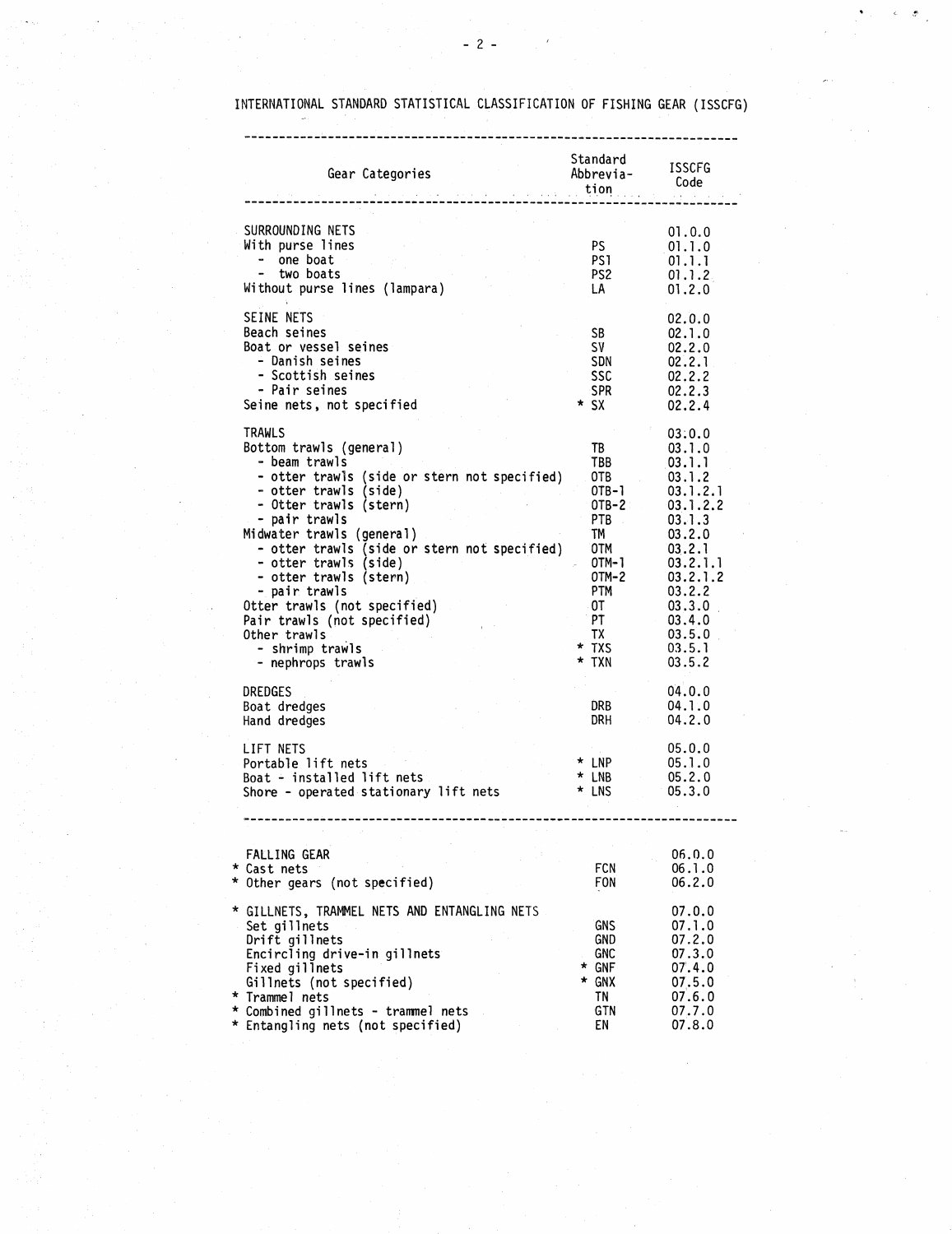|         | $-3-$                                                                                                                                                                                                                                                                                                             |                                                                            |                                                                                                            |
|---------|-------------------------------------------------------------------------------------------------------------------------------------------------------------------------------------------------------------------------------------------------------------------------------------------------------------------|----------------------------------------------------------------------------|------------------------------------------------------------------------------------------------------------|
|         |                                                                                                                                                                                                                                                                                                                   |                                                                            |                                                                                                            |
|         | Gear Categories                                                                                                                                                                                                                                                                                                   | Standard<br>Abbrevia-<br>tion                                              | <b>ISSCFG</b><br>Code                                                                                      |
| *<br>÷  | TRAPS<br>Stationary uncovered pound-nets<br>Pots and fyke nets<br>- Pots                                                                                                                                                                                                                                          | FPN ·<br>FPF.<br>FP0                                                       | 08.0.0<br>08.1.0<br>08.2.0                                                                                 |
| $\star$ | - Fyke nets<br>Stow-nets<br>Barriers, fences, weirs, etc.<br>Aerial traps<br>Traps (not specified)                                                                                                                                                                                                                | <b>FYK</b><br>FSN<br>FWR .<br>FAR<br>FIX.                                  | 08.2.1<br>08.2.2<br>08.3.0<br>08.4.0<br>08.5.0<br>08.9.0                                                   |
|         | HOOKS AND LINES<br>Hand-lines and pole-lines<br>Hand-lines and pole-lines (mechanized)<br>Set lines (longlines set)<br>Drift lines (longlines drift)<br>Longlines (not specified)<br>Troll lines<br>Mechanical squid jiggers<br>Dory vessel line gears<br>Hand and other lines<br>Hooks and lines (not specified) | LHP<br>LHM.<br>LLS.<br>LLD.<br>LL.<br>LTL.<br>LMJ.<br>LDV.<br>* LHO<br>LX. | 09.0.0<br>09.1.0<br>09.2.0<br>09.3.0<br>09.4.0<br>09.5.0<br>09.6.0<br>09.7.0<br>09.8.0<br>09.9.0<br>09.9.9 |
|         | GRAPPLING AND WOUNDING<br>Harpoons                                                                                                                                                                                                                                                                                | HAR.                                                                       | 10.0.0<br>10.1.0                                                                                           |
|         | HARVESTING MACHINES<br>Pumps<br>Mechanized dredges<br>Other appliances                                                                                                                                                                                                                                            | HMP :<br>HMD<br>нмх                                                        | 11.0.0<br>11.1.0<br>11.2.0<br>11.3.0                                                                       |
|         |                                                                                                                                                                                                                                                                                                                   |                                                                            |                                                                                                            |
|         | MISCELLANEOUS GEAR<br>Hand and landing nets<br>Drive-in-nets, n.e.s<br>Gathering by hand with simple hand implements<br>with or without diving equipment                                                                                                                                                          | MIS<br>$*$ MHL<br>$*$ MDN<br>$*$ MHI                                       | 20.0.0<br>20.1.0<br>20.2.0<br>20.3.0                                                                       |
|         | Stupefying materials (solid, liquid, gas)<br>and explosives<br>Trained animals                                                                                                                                                                                                                                    | * MSM<br>* MTA<br>* MEN                                                    | 20.4.0<br>20.5.0                                                                                           |
|         | Electrophysically induced narcosis                                                                                                                                                                                                                                                                                |                                                                            | 20.6.0                                                                                                     |
|         | RECREATIONAL FISHING GEAR<br>GEAR NOT KNOWN OR NOT SPECIFIED                                                                                                                                                                                                                                                      | RG<br>NK                                                                   | 25.0.0<br>30.0.0                                                                                           |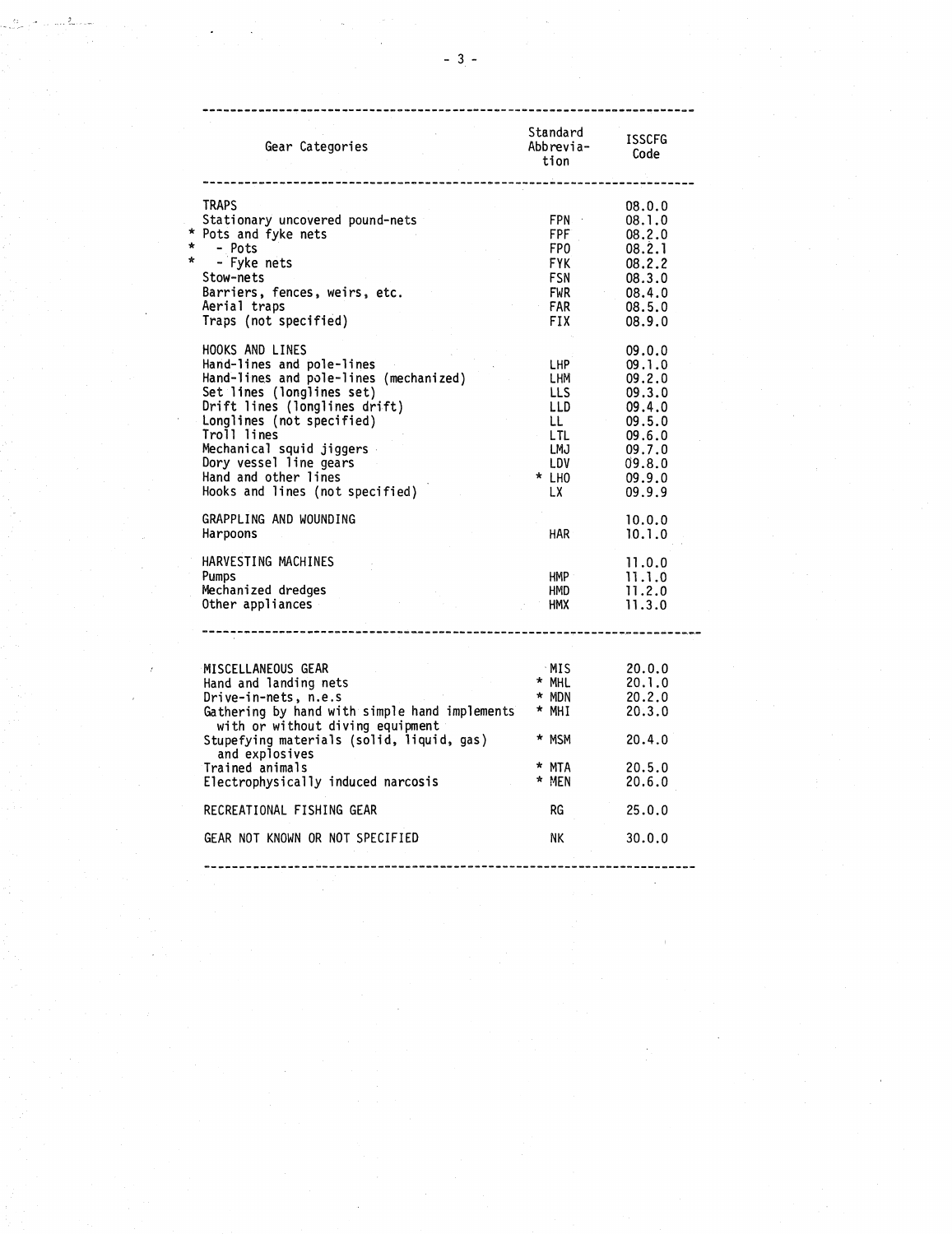|                                 |                                                                   |                                  | DESCRIPTORS AND DEFINITIONS OF FISHING EFFORT MEASURES BY GEAR CATEGORIES                                                                                                                                                                                                                                                                                                                                                                           |
|---------------------------------|-------------------------------------------------------------------|----------------------------------|-----------------------------------------------------------------------------------------------------------------------------------------------------------------------------------------------------------------------------------------------------------------------------------------------------------------------------------------------------------------------------------------------------------------------------------------------------|
| Level of Fishing<br>priority    | gear                                                              | Effort<br>measure<br>descriptors | Definitions                                                                                                                                                                                                                                                                                                                                                                                                                                         |
| A. FIRST J                      | nets (purse sets<br>seines)                                       |                                  | Surrounding No. of Number of times the gear has been<br>set or shot, whether or not a catch<br>was made. This measure is appropriate<br>when school size and packing density<br>is related to stock abundance or sets<br>are made in a random manner.                                                                                                                                                                                               |
|                                 |                                                                   | or                               |                                                                                                                                                                                                                                                                                                                                                                                                                                                     |
|                                 |                                                                   | time                             | Searching This represents time on the grounds<br>less time spent shooting net and<br>retrieving the catch as well as time<br>hove to. This measure is complicated<br>by the use of aircraft spotting as<br>well as by the dissemination of<br>information from vessel to vessel.<br>The measure is appropriate when school<br>size and packing density is unrelated<br>to stock abundance and a set is only<br>made when a school has been located. |
|                                 | Beach seines No. of                                               | sets                             | Number of times the gear has been set<br>or shot, whether or not a catch was<br>made.                                                                                                                                                                                                                                                                                                                                                               |
|                                 | Boat seines No. of<br>(Danish <i>hours</i><br>seine, etc.) fished |                                  | Number of hours during which the<br>seine was on the bottom and fishing.                                                                                                                                                                                                                                                                                                                                                                            |
|                                 | Trawls                                                            | No. of<br>hours<br>fished        | Number of hours during which the<br>trawl was in the water (midwater<br>trawl), or on the bottom (bottom<br>trawl), and fishing.                                                                                                                                                                                                                                                                                                                    |
|                                 | Boat dredges                                                      | No. of<br>hours<br>fished        | Number of hours during which the dredge<br>was on the bottom and fishing.                                                                                                                                                                                                                                                                                                                                                                           |
|                                 |                                                                   |                                  |                                                                                                                                                                                                                                                                                                                                                                                                                                                     |
| A. FIRST<br>(continued) (set or | Gillnets<br>drift)                                                | No. of<br>effort<br>units        | Length of nets expressed in 100-metre<br>units multiplied by the number of<br>sets made (= accumulated total length<br>in metres of nets used in a given<br>time period divided by 100).                                                                                                                                                                                                                                                            |
|                                 | Gillnets<br>(fixed)                                               | No. of<br>effort<br>units        | Length of net expressed in 100-metre<br>units multiplied by the number of<br>times the net was cleared.                                                                                                                                                                                                                                                                                                                                             |
|                                 | Traps (un-<br>covered<br>pound nets)                              | No. of<br>effort<br>units        | Number of days fished times the<br>number of units hauled.                                                                                                                                                                                                                                                                                                                                                                                          |
|                                 | Covered pots<br>and fyke<br>nets                                  | No. of<br>effort<br>units        | Number of lifts times the number of<br>units (= total number of units fished<br>in a given time period).                                                                                                                                                                                                                                                                                                                                            |
|                                 | Longlines<br>(set or<br>drift)                                    | Thousand<br>of hooks             | Number of hooks fished in a given<br>time period divided by 1000.                                                                                                                                                                                                                                                                                                                                                                                   |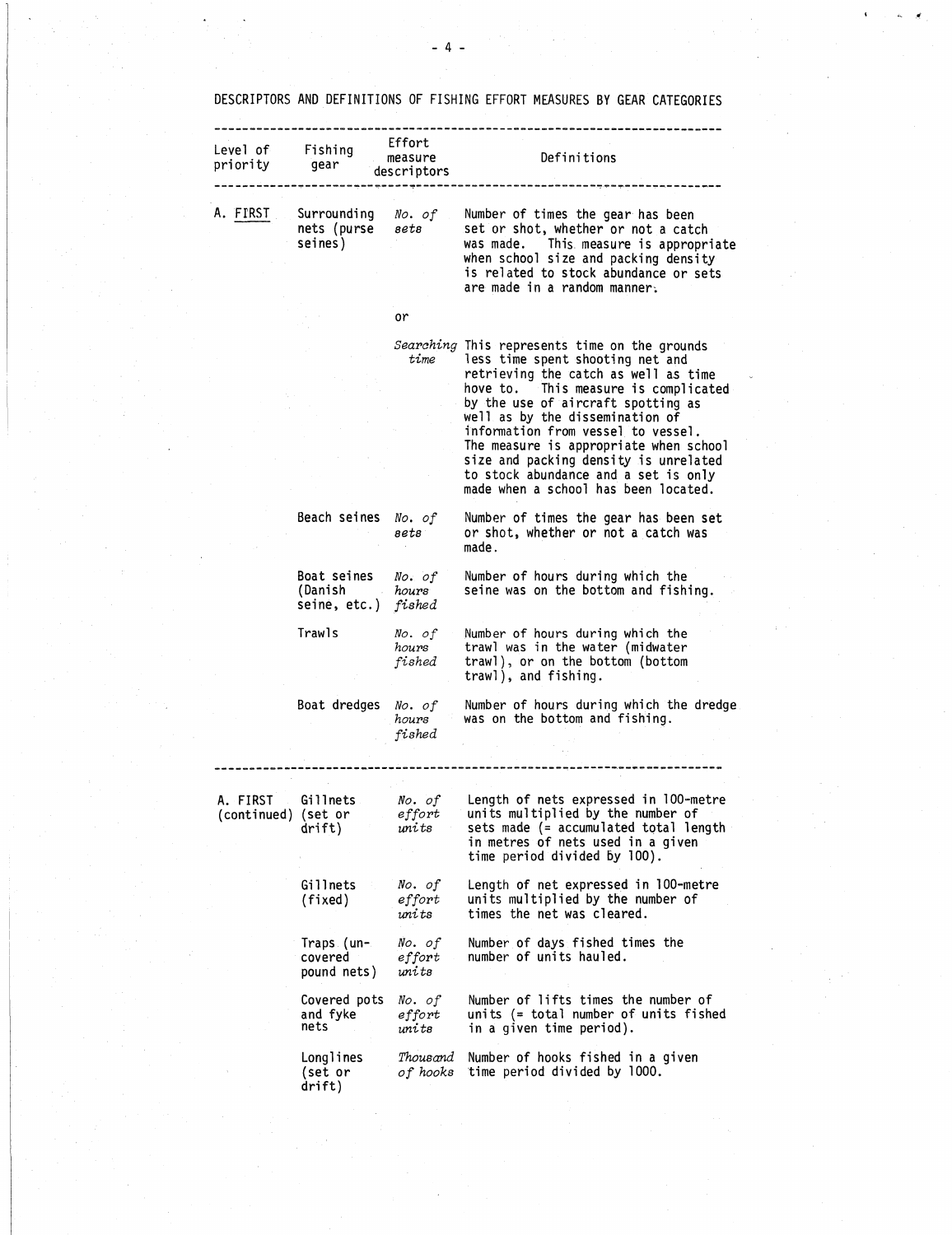|                      |                         |                                          | - 5 -                                                                                                                                                                                                                                                                                                                                                                                                                                                                                                                                            |
|----------------------|-------------------------|------------------------------------------|--------------------------------------------------------------------------------------------------------------------------------------------------------------------------------------------------------------------------------------------------------------------------------------------------------------------------------------------------------------------------------------------------------------------------------------------------------------------------------------------------------------------------------------------------|
| Level of<br>priority | Fishing<br>gear         | Effort<br>measure<br>descriptors         | Definitions                                                                                                                                                                                                                                                                                                                                                                                                                                                                                                                                      |
|                      | Handlines<br>jiq, etc.) |                                          | No. of Iotal number of lines used in the<br>(pole, troll, line-days given time period.                                                                                                                                                                                                                                                                                                                                                                                                                                                           |
|                      | Harpoons                |                                          | (Report effort levels B and C only)                                                                                                                                                                                                                                                                                                                                                                                                                                                                                                              |
| B. SECOND            | All gears               | No. of<br>days<br>fished                 | The number of days (24-hour periods,<br>reckoned from midnight to midnight)<br>on which any fishing took place.<br>For those fisheries in which searching<br>is a substantial part of the fishing<br>operation, days in which searching<br>but no fishing took place should be<br>included in "days fished" data.                                                                                                                                                                                                                                |
| C. THIRD             | All gears               | No. of<br>days on<br>grounds             | The number of days (24-hour periods,<br>reckoned from midnight to midnight)<br>in which the vessel was on the fishing<br>ground, and includes in addition to<br>the days fishing and searching also<br>all the other days while the vessel<br>was on the ground.                                                                                                                                                                                                                                                                                 |
| D. FOURTH            | All gears               | No. of<br>days<br>absent<br>from<br>port | ,,,,,,,,,,,,,,,,,,,,,,,,<br>The number of days absent from port<br>on any one trip should include the day<br>the fishing craft sailed but not the<br>day of landing.<br>Where it is known<br>that fishing took place on each day<br>of the trip the number of "days absent<br>from port" should include not only the                                                                                                                                                                                                                             |
|                      |                         |                                          | day of departure but also the day of<br>arrival back in port.<br>Where on any $\sim$<br>trip a fishing craft visits more than<br>one "fishing area" (as defined for<br>statistical purposes) and appropriate<br>fraction of the total number of days<br>absent from port should be allocated<br>to each "fishing area" in proportion<br>to the number of days spent in each,<br>so that the total number of days<br>absent on the trip will be the sum<br>of the number of days allocated to<br>all of the different "fishing areas"<br>visited. |
| E. FIFTH             | All gears               | No. of<br>trips<br>made                  | Any voyage during which fishing took<br>place in only on "fishing area" is<br>to be counted as one trip.<br>When in<br>a single trip a craft visits more<br>than one "fishing area" an appropriate<br>fraction of the trip should be<br>apportioned to each "fishing area"<br>in proportion to the number of days<br>spent fishing in each, so that the<br>total number of trips for the Major<br>Fishing Area as a whole will be the<br>camo ac tho cum of trine to oach.                                                                       |

 $\sigma_{\rm{max}}$ 

ŧ.

-...

 $\boldsymbol{\tau}$ 

 $\hat{\mathcal{L}}$ 

Ť.

same as the sum of trips to each "fishing area".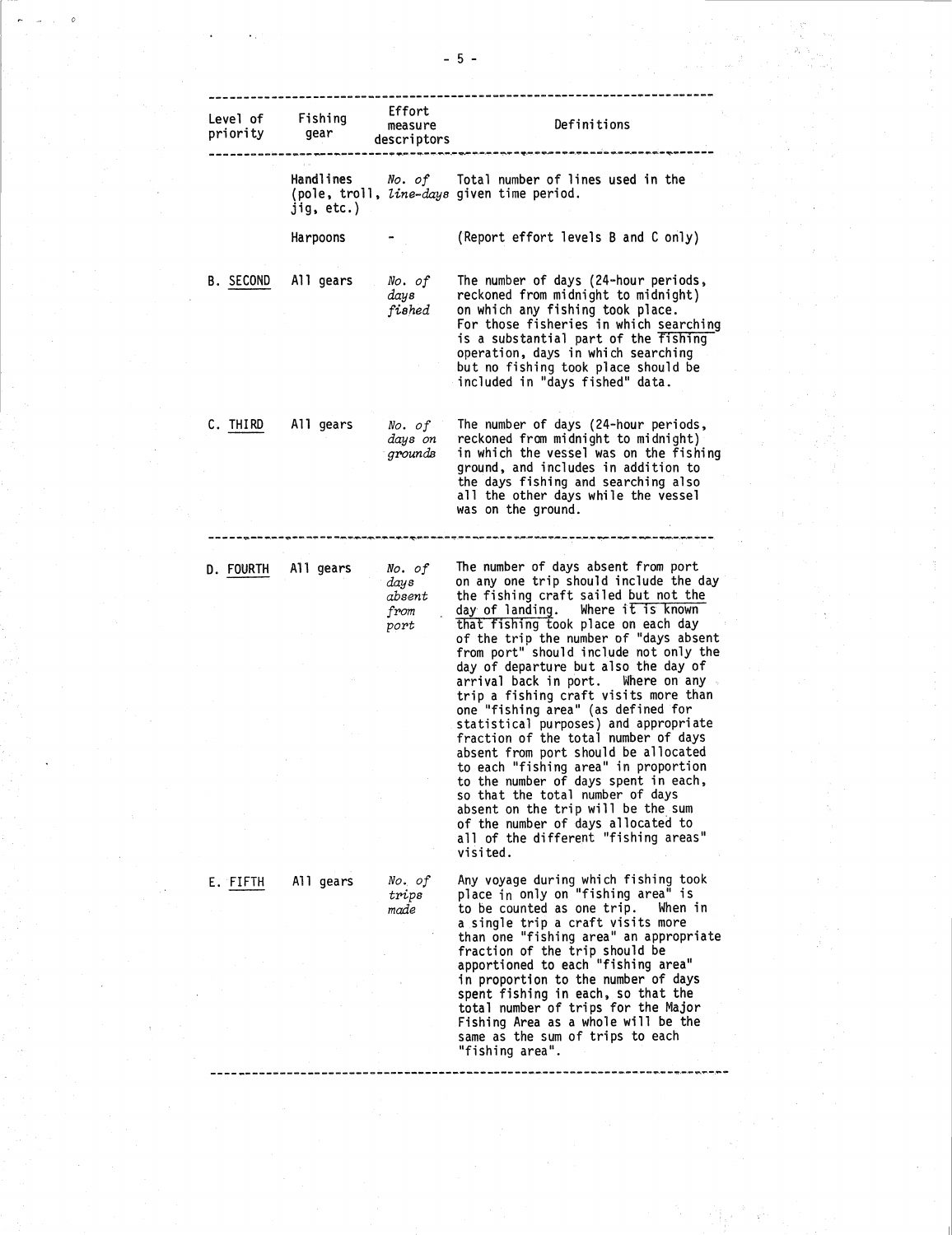# - 6 -<br>IZE AND CHARACTERISTICS FISHING GEAR SIZE AND CHARACTERISTICS

Gear type specified separately, in accordance with international classification. FISHING GE<br>
ype specified separately,<br>
Trawls and Danish/Scottis<br>
1.1 Headline length (m)<br>
1.2 Net circumference a<br>
1.3 Mesh opening of cod FISHING GEAR SIZE AND CHARACTERISTICS<br>ype specified separately, in accordance with internat<br>Trawls and Danish/Scottish seines<br>1.1 Headline length (m)<br>1.2 Net circumference at the opening, stretched (m)<br>1.3 Mesh opening of Example specified separately, in accordancy<br>
1.1 Headline length (m)<br>
1.2 Net circumference at the openial.3 Mesh opening of codend  $\frac{1}{n}$  (mm)<br>
1.4 Otter board type (for otter tr ype specified separately, in accordance w<br>Trawls and Danish/Scottish seines<br>1.1 Headline length (m)<br>1.2 Net circumference at the opening, s<br>1.3 Mesh opening of codend  $\frac{1}{\sqrt{2}}$  (mm)<br>1.4 Otter board type (for otter traw

- $1.$ Trawls and Danish/Scottish seines
	- Frawis and Danish/Sc<br>
	1.1 Headline lengt<br>
	1.2 Net circumfere<br>
	1.3 Mesh opening c<br>
	2.1 Beam width (m)<br>
	2.2 Mesh opening (
	-
	-
	-
- $2.$ Dredges
	-
- 1.2 Net circumference<br>1.3 Mesh opening of<br>1.4 Otter board type<br>Dredges<br>2.1 Beam width (m)<br>2.2 Mesh opening (mm
- 1.4 Otter board type (TC<br>Dredges<br>2.1 Beam width (m)<br>2.2 Mesh opening (mm)<br>Purse seines and other sei<br>3.1 Floatline length (m)<br>3.2 Net depth, stretched<br>3.3 Mesh size stretched  $3.$ Purse seines and other seines (excluding Danish/Scottish)
	-
	-
	- Dredges<br>2.2 Mesh opening (mm)<br>2.2 Mesh opening (mm)<br>Purse seines and other seines<br>3.1 Floatline length (m)<br>3.2 Net depth, stretched (m)<br>3.3 Mesh size stretched 2/c 2.2 Mesh opening (mm)<br>2.2 Mesh opening (mm)<br>Purse seines and other seines (excluding Danish/Scott<br>3.1 Floatline length (m)<br>3.2 Net depth, stretched  $\frac{2}{1}$  of body and/or bunt (mm)<br>6.11 meta and other articular note<br>6.1 Purse seines and other seines (excl<br>
	3.1 Floatline length (m)<br>
	3.2 Net depth, stretched (m)<br>
	3.3 Mesh size stretched  $\frac{2}{\ }$  of bod<br>
	Gillnets and other entangling nets<br>
	4.1 Total length of floatline (m)<br>
	4.2 Net depth, 3.1 Floatline length (m)<br>3.2 Net depth, stretched (m)<br>3.3 Mesh size stretched  $\frac{2}{\pi}$  c<br>Gillnets and other entangling<br>4.1 Total length of floatlin<br>4.2 Net depth, stretched (m)<br>4.3 Mesh size, stretched (m) 3.2 Net depth, stretched  $\frac{2}{ }$  of<br>3.3 Mesh size stretched  $\frac{2}{ }$  of<br>Gillnets and other entangling r<br>4.1 Total length of floatline<br>4.2 Net depth, stretched  $(m)$ <br>4.3 Mesh size, stretched  $(mm)$ <br>4.4 Bottom set or driftin 3.3 Mesh size stretched  $\frac{27}{100}$  of body a<br>Gillnets and other entangling nets<br>4.1 Total length of floatline (m)<br>4.2 Net depth, stretched (m)<br>4.3 Mesh size, stretched (mm)<br>4.4 Bottom set or drifting (specify)<br>Tran nets
- 4. Gillnets and other entangling nets
	-
	-
	-
	-
- 5. Trap nets (including pound/fyke nets)
- Gillnets and other entangling nets<br>4.1 Total length of floatline (m)<br>4.2 Net depth, stretched (m)<br>4.3 Mesh size, stretched (mm)<br>4.4 Bottom set or drifting (specify)<br>Trap nets (including pound/fyke nets)<br>5.1 Number of catch 4.2 Net depth, stretched (m)<br>4.3 Mesh size, stretched (mm)<br>4.4 Bottom set or drifting (specify)<br>Trap nets (including pound/fyke nets)<br>5.1 Number of catching chambers for one<br>5.2 Length of leader or wings (m)<br>5.3 Mesh size
- 4.1 Iotal length of floatline (m)<br>4.2 Net depth, stretched (m)<br>4.3 Mesh size, stretched (mm)<br>4.4 Bottom set or drifting (speci<br>5.1 Number of catching chambers 1<br>5.2 Length of leader or wings (m)<br>5.3 Mesh size stretched of Trap nets (including pound/fyke nets)<br>5.1 Number of catching chambers for<br>5.2 Length of leader or wings (m)<br>5.3 Mesh size stretched of chambers<br>Pots<br>6.1 Number of entrances for one pot<br>6.2 Mesh opening (mm)<br>6.3 Total numbe 5.1 Number of catchin<br>5.2 Length of leader<br>5.3 Mesh size stretch<br>Pots<br>6.1 Number of entranc<br>6.2 Mesh opening (mm)<br>6.3 Total number of p
	-
- 6. Pots
	-
	-
- 6.2 Length of leader or wings (m)<br>5.3 Mesh size stretched of chambers (mm)<br>Pots<br>6.1 Number of entrances for one pot<br>6.2 Mesh opening (mm)<br>6.3 Total number of pots used during fishing operation<br>longlines
- Longlines
- Pots<br>5.1 Number of entrances for one pot<br>5.3 Total number of pots used during fishing operation<br>1.1 Total length of main line used during fishing operation (m)<br>7.2 Total number of hooks used during fishing operation<br>7.3 Bo 9.1 Number of entrances for one pot<br>6.2 Mesh opening (mm)<br>6.3 Total number of pots used during fishing operation<br>1.1 Total length of main line used during fishing operation<br>7.2 Total number of hooks used during fishing ope • 7.3 Musical number of entrances for one pot<br>
5.3 Total number of pots used during<br>
Longlines<br>
7.1 Total length of main line used c<br>
7.2 Total number of hooks used during<br>
7.3 Bottom set or drifting (specify)<br>
Others (spe
	-
	-

Others (specify)

- 1/1 Total number of pots used during fishing operation<br>
1/1 Total length of main line used during fishing operation (m<br>
1/2 Total number of hooks used during fishing operation<br>
1/3 Bottom set or drifting (specify)<br>
1/1 In In accordance with ISO definition.<br>fishing regulations for towed nets. 2. Longlines<br>
2.1 Total length of main line used during fishing operation (m)<br>
2.2 Total number of hooks used during fishing operation<br>
2.3 Bottom set or drifting (specify)<br>
3. Others (specify)<br>
2.1 In accordance with ISO
-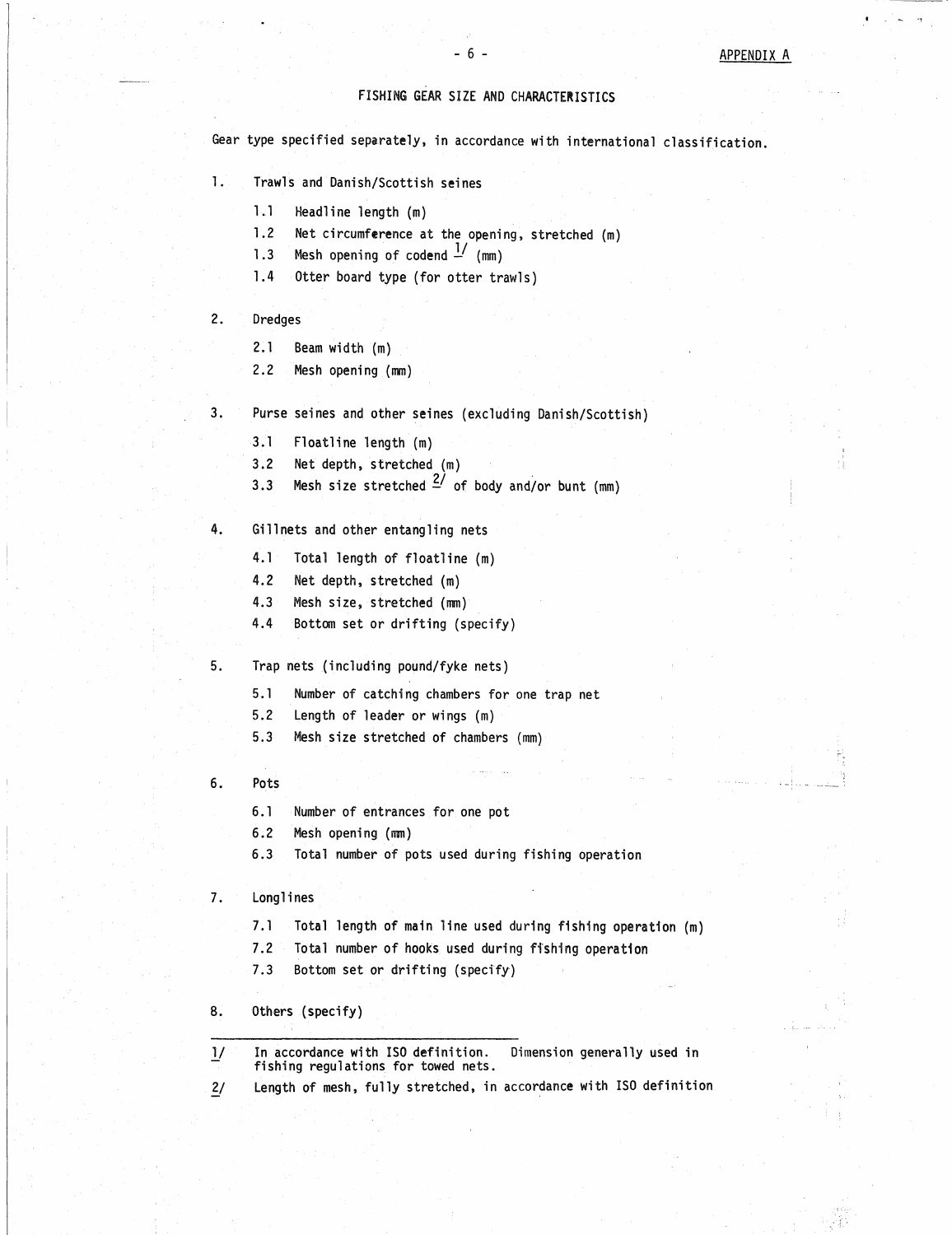## AMENDMENTS TO THE ISSCFG

### proposed by Mr. C. Nidelec, FAO Fishery Industries Officer (Gear and Fishing Technology)

| proposed by Mr. C. Nedelec, FAO Fishery Industries Officer<br>(Gear and Fishing Technology)                                                                                                                                                                                                                                                                                                                                                          |                                                                                                                       |                                                                                                                                                                                |  |  |
|------------------------------------------------------------------------------------------------------------------------------------------------------------------------------------------------------------------------------------------------------------------------------------------------------------------------------------------------------------------------------------------------------------------------------------------------------|-----------------------------------------------------------------------------------------------------------------------|--------------------------------------------------------------------------------------------------------------------------------------------------------------------------------|--|--|
| Gear Categories                                                                                                                                                                                                                                                                                                                                                                                                                                      | Standard<br>Abbrevia-<br>tion                                                                                         | <b>ISSCFG</b><br>Code                                                                                                                                                          |  |  |
| SURROUNDING NETS<br>With purse lines (purse seines)<br>one boat operated purse seines<br>two boat operated purse seines<br>Without purse lines (lampara)                                                                                                                                                                                                                                                                                             | PS.<br>PS 1<br>PS2.<br>LA                                                                                             | 01.0.0<br>01.1.0<br>01.1.1<br>01.1.2<br>01.2.0                                                                                                                                 |  |  |
| SEINE NETS<br>Beach seines<br>Boat or vessel seines<br>Danish seines<br>Scottish seines<br>- Pair seines<br>Seine nets, not specified                                                                                                                                                                                                                                                                                                                | SB.<br>SV<br>SDN<br>ssc :<br><b>SPR</b><br>* SX                                                                       | 02.0.0<br>02.1.0<br>02.2.0<br>02.2.1<br>02.2.2<br>02.2.3<br>02.2.4                                                                                                             |  |  |
| TRAWLS<br>Bottom trawls (general)<br>beam trawls<br>otter trawls (side or stern not specified)<br>otter trawls (side)<br>$\bullet$<br>otter trawls (stern)<br>pair trawls<br>Midwater trawls (general)<br>otter trawls (side or stern not specified)<br>- otter trawls (side)<br>otter trawls (stern)<br>$\bullet$<br>pair trawls<br>Otter trawls (not specified)<br>Pair trawls (not specified)<br>Other trawls<br>shrimp trawls<br>nephrops trawls | TB<br>TBB.<br>OTB.<br>0TB-1<br>OTB-2<br>PTP<br>TM<br>OTM<br>0TM-1<br>OTM-2<br>PTM<br>0Τ<br>PΤ<br>TX<br>* TXS<br>* TXN | 03.0.0<br>03.1.0<br>03.1.1<br>03.1.2<br>03.1.2.1<br>03.1.2.2<br>03.1.3<br>03.2.0<br>03.2.1<br>03.2.1.1<br>03.2.1.2<br>03.2.2<br>03.3.0<br>03.4.0<br>03.5.0<br>03.5.1<br>03.5.2 |  |  |
| <b>DREDGES</b><br>Boat dredges<br>Hand dredges                                                                                                                                                                                                                                                                                                                                                                                                       | DRB<br>drh                                                                                                            | 04.0.0<br>04.1.0<br>04.2:0                                                                                                                                                     |  |  |
| LIFT NETS<br>Portable lift nets<br>Boat <i>operated</i> lift nets<br>Shore operated stationary lift nets                                                                                                                                                                                                                                                                                                                                             | * LNP<br>* LNB<br>* LNS                                                                                               | 05.0.0<br>05.1.0<br>05.2.0<br>05.3.0                                                                                                                                           |  |  |
| FALLING GEAR<br>Cast nets<br>Other gears (not specified)                                                                                                                                                                                                                                                                                                                                                                                             | FCN<br>FON.                                                                                                           | 06.0.0<br>06.1.0<br>06.2.0                                                                                                                                                     |  |  |
| GILLNETS, TRAMMEL NETS AND ENTANGLING NETS<br>Bottom set gillnets<br>Drifting gillnets (driftnets)<br>Encircling gillnets<br>Fixed gillnets (e.g. on stakes)<br>Gillnets (not specified)<br>Trammel nets<br>Combined gillnets - trammel nets<br>Entangling nets (not specified)                                                                                                                                                                      | GNS<br><b>GND</b><br>GNC<br>* GNF<br>* GNX<br>TN<br>GTN<br>EN                                                         | 07.0.0<br>07.1.0<br>07.2.0<br>07.3.0<br>07.4.0<br>07.5.0<br>07.6.0<br>07.7.0<br>07.8.0                                                                                         |  |  |

*NOTE: Amendments are typed in italics*

-<br>- 7 -<br>TS TO  $-7 -$ 

. C